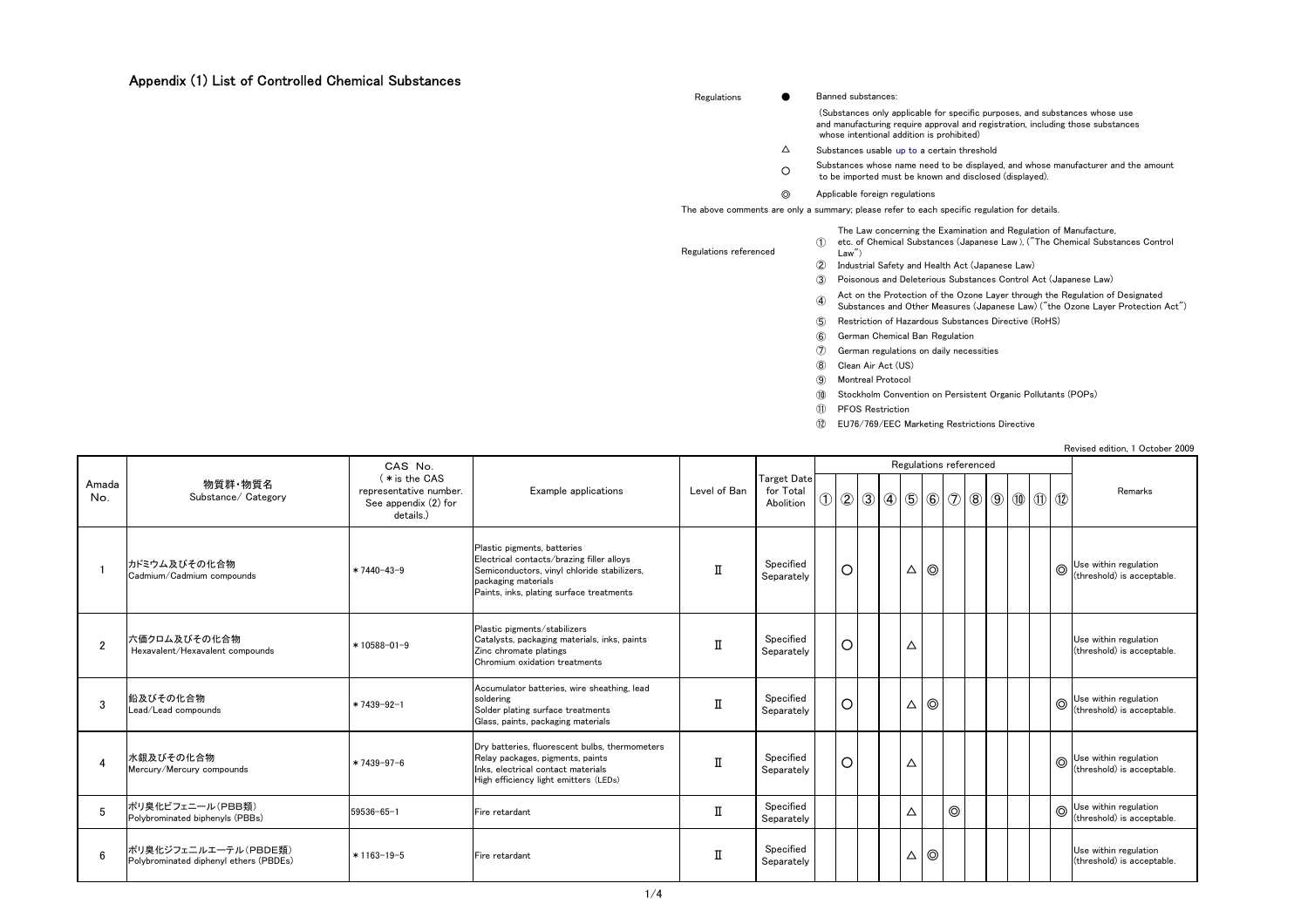|              |                                                                                                                                                                                                 | CAS No.                                                                      |                                                                                                                    |              |                                              |               |                |           | Regulations referenced |                |                |                         |                |                |                                           |                |                                    |
|--------------|-------------------------------------------------------------------------------------------------------------------------------------------------------------------------------------------------|------------------------------------------------------------------------------|--------------------------------------------------------------------------------------------------------------------|--------------|----------------------------------------------|---------------|----------------|-----------|------------------------|----------------|----------------|-------------------------|----------------|----------------|-------------------------------------------|----------------|------------------------------------|
| Amada<br>No. | 物質群·物質名<br>Substance/ Category                                                                                                                                                                  | (* is the CAS<br>representative number.<br>See appendix (2) for<br>details.) | Example applications                                                                                               | Level of Ban | <b>Target Date</b><br>for Total<br>Abolition | $\circled{1}$ |                |           | 299956                 |                | $\circledcirc$ | $\circledS$ $\circledS$ |                |                | $\circled{1}$ $\circled{1}$ $\circled{1}$ |                | Remarks                            |
|              | ジーμ-オキソージーnーブチルースタンイオヒドロキシボラ<br>ン(DBB)<br>Di-[mu]-oxo-di-n-butylstanniohydroxyborane(DBB)                                                                                                       | 75113-37-0                                                                   |                                                                                                                    | I            | Same Day                                     |               |                |           |                        | $^{\circ}$     |                |                         |                |                |                                           |                | O Other particular chemicals       |
| 8            | トリブチルスズ類(TBT類)・<br>トリフェニルスズ類(TPT類)<br>Tributyltine(TBTs)/Triphenyltin(TPTs)                                                                                                                     | $*1803-12-9$                                                                 | Catalysts, vinyl chloride stabilizers<br>Pigments, antiseptics (preservatives)                                     | L            | Same Day                                     |               |                |           |                        | $^{\circ}$     |                |                         |                |                |                                           | $\circledcirc$ |                                    |
| 9            | ポリ塩化ビフェニル(PCB類)<br>Polychlorinated biphenyls (PCBs)                                                                                                                                             | 1336-36-3                                                                    | Old-type transformers, thermal catalysts<br>Non-carbon copy paper, electric (insulating) oils<br>Transformer oils  | $\bf{I}$     | Same Day                                     |               | $\circledcirc$ |           |                        | $\circledcirc$ |                |                         |                | $\circledcirc$ |                                           | $\circledcirc$ |                                    |
| 10           | ポリ塩化トリフェニル類(PCTs)<br>Polychlorinated terphenyls (PCTs)                                                                                                                                          | 61788-33-8                                                                   | Electrical insulator/Electric (insulating)<br>oil/Thermal catalyst (heat transfer medium)                          | I            | Same Day                                     |               |                |           |                        | $^{\circ}$     |                |                         |                |                |                                           |                | O Other particular chemicals       |
| 11           | ポリ塩化ナフタレン(PCN) (塩素数3以上)<br>Polychlorinated naphthalenes (more than 3 chlorine<br>atoms)                                                                                                         | *70776-03-3                                                                  | Plastic stabilizers<br>Electrical insulation catalyst, Lubricating oil<br>Insecticide, antiseptics (preservatives) | L            | Same Day                                     | <b>C</b>      |                |           |                        | $^{\circ}$     |                |                         |                |                |                                           |                |                                    |
| 12           | 短鎖型塩化パラフィン・塩化パラフィン(CP)<br>Short chain chlorinated paraffins<br>/Chlorinated paraffins(CP)                                                                                                       | 85535-84-8                                                                   | Polyvinyl chloride plasticizer Fire retardant                                                                      | T            | Same Day                                     |               |                |           |                        | $^{\circ}$     |                | $\circledcirc$          |                |                |                                           |                | O Other particular chemicals       |
| 13           | アスベスト類<br>Asbestos                                                                                                                                                                              | * 1332-21-4                                                                  | Friction material, gasket material, adiabatic<br>material, heat-retention material, brake lining                   | L            | Same Day                                     |               | G              |           |                        | $\circledcirc$ |                |                         |                |                |                                           | $\circledcirc$ |                                    |
| 14           | ダイオキシン類<br><b>Dioxins</b>                                                                                                                                                                       | *828-00-2                                                                    | Unintentionally created chemical substances                                                                        | $\bf{I}$     | Same Day                                     |               |                |           |                        | $\circledcirc$ |                |                         |                | $\circledcirc$ |                                           |                | Other particular chemicals         |
| 15           | オゾン層破壊物質<br>Ozone-depleting substances                                                                                                                                                          | * Montreal Protocol Exhibit A-                                               | Refrigerant, foaming agent, abstergent (cleaning<br>agent)                                                         | $\mathbf{I}$ | Same Dav                                     |               | $\circ$        | $\bullet$ |                        |                |                | $\circledcirc$          | $\circledcirc$ |                |                                           |                |                                    |
| 16           | 特定アミンを形成するアゾ化合物<br>Azocolourants and azodyes which form certain<br>aromaticamines                                                                                                               | $*60 - 09 - 3$                                                               | (pigment, dye stuff,<br>Wire coating material<br>artificial color)                                                 |              | I Same Day                                   |               |                |           |                        |                | $\circledcirc$ |                         |                |                |                                           |                | $\odot$ Other particular chemicals |
| 17           | 4-アミノジフェニル及びその塩<br>4-aminodiphenyl and its chlorides                                                                                                                                            | $92 - 67 - 1$                                                                |                                                                                                                    | L            | Same Day                                     |               | $\bullet$      |           |                        | $\circledcirc$ | $\circledcirc$ |                         |                |                |                                           | $\circledcirc$ |                                    |
| 18           | ベンジジン及びその塩<br>Benzidine and its chlorides                                                                                                                                                       | $92 - 87 - 5$                                                                |                                                                                                                    | L            | Same Day                                     |               | $\bullet$      |           |                        | $\circledcirc$ |                |                         |                |                |                                           | $\circledcirc$ |                                    |
| 19           | N.N-ジトリルーpーフェニレンジアミン、N-トリルーN'キシリルーパラーフェニ<br>レンジアミン又はN,N'-ジキシリル-パラ-フェニレンジアミン<br>N,N'-Ditolyl-p-phenylenediamine, N-tolyl-N'-xylyl-p-<br>phenylenediamine, or N,N'-dixylyl-p-<br>phenylenediamine | $*27417 - 40 - 9$                                                            | Rubber antioxidant                                                                                                 | L            | Same Day                                     |               |                |           |                        | $\circledcirc$ |                |                         |                |                |                                           |                |                                    |
| 20           | ヘキサクロロベンゼン<br>Hexachlorobenzene                                                                                                                                                                 | 118-74-1                                                                     | Insecticide, antifoulant                                                                                           | L            | Same Day                                     |               |                |           |                        | $\circledcirc$ |                |                         |                | $\circledcirc$ |                                           |                |                                    |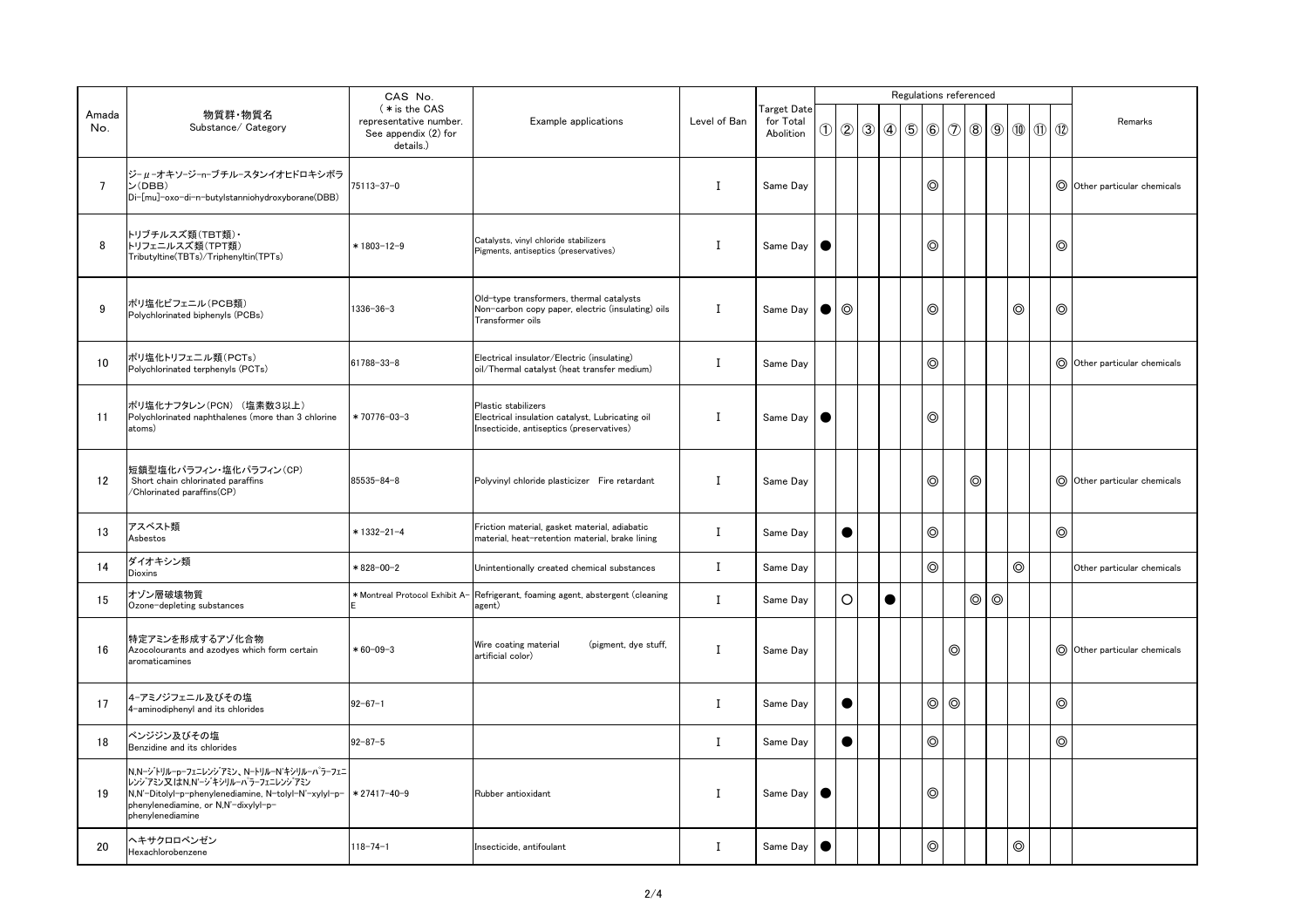|              |                                                                                          | CAS No.                                                                      |                                                                       |              |                                              |           |           |                         | Regulations referenced |                |  |                                                             |                |                |                                          |
|--------------|------------------------------------------------------------------------------------------|------------------------------------------------------------------------------|-----------------------------------------------------------------------|--------------|----------------------------------------------|-----------|-----------|-------------------------|------------------------|----------------|--|-------------------------------------------------------------|----------------|----------------|------------------------------------------|
| Amada<br>No. | 物質群·物質名<br>Substance/ Category                                                           | (* is the CAS<br>representative number.<br>See appendix (2) for<br>details.) | Example applications                                                  | Level of Ban | <b>Target Date</b><br>for Total<br>Abolition |           |           | $\bigcirc$ 2 $\bigcirc$ | $\circ$ 5 6 $\circ$    |                |  | $\circledcirc$ $\circledcirc$ $\circledcirc$ $\circledcirc$ |                |                | Remarks                                  |
| 21           | 2, 4, 6-トリターシャリーブチルフェノール<br>2,4,6-tri-tert-butylphenol                                   | $732 - 26 - 3$                                                               | Antioxidant                                                           | Ι.           | Same Day                                     |           |           |                         |                        |                |  |                                                             | $\circledcirc$ |                |                                          |
| 22           | クロルデン類(ヘプタクロル)<br>Chlordanes(Heptachlor)                                                 | $*57 - 74 - 9$                                                               | Insecticide, insect repellent                                         | Ι            | Same Day                                     | $\bullet$ |           |                         |                        | $\circledcirc$ |  |                                                             | $\circledcirc$ |                |                                          |
| 23           | アルドリン<br>Aldrin                                                                          | $309 - 00 - 2$                                                               | Wood antiseptics, insecticides, and fungicides                        | Ι            | Same Day                                     | $\bullet$ |           |                         |                        | $\circledcirc$ |  |                                                             | $\circledcirc$ |                |                                          |
| 24           | エンドリン<br>Endrin                                                                          | $72 - 20 - 8$                                                                | Insecticide, insect repellent                                         | $\bf{I}$     | Same Day                                     | $\bullet$ |           |                         |                        | $\circledcirc$ |  |                                                             | $\circledcirc$ |                |                                          |
| 25           | ディルドリン<br>Dieldrin                                                                       | $60 - 57 - 1$                                                                | Wood antiseptics, insecticides, and fungicides                        | Ι.           | Same Day                                     | $\bullet$ |           |                         |                        | $\circledcirc$ |  |                                                             | $\circledcirc$ |                |                                          |
| 26           | 1, 1, 1·トリクロロー2, 2-ビスエタン(DDT)<br>1,1,1-trichloro-2,2-bis(p-chlorophenyl)ethane(DDT)      | 789-02-6                                                                     | Wood preservative, insect repellents,<br>Insecticides                 |              | Same Day   <b>O</b>                          |           |           |                         |                        | $\circledcirc$ |  |                                                             | $\circledcirc$ |                |                                          |
| 27           | トキサフェン<br>Toxaphene                                                                      | $8001 - 35 - 2$                                                              |                                                                       | $\bf I$      | Same Day                                     | $\bullet$ |           |                         |                        | $\circledcirc$ |  |                                                             | $\circledcirc$ |                |                                          |
| 28           | マイレックス<br>Mirex                                                                          | 2385-85-5                                                                    | Insecticide, Fire retardant                                           | $\bf{I}$     | Same Day                                     |           |           |                         |                        | $\circledcirc$ |  |                                                             | $\circledcirc$ |                |                                          |
| 29           | ベンゼン<br>Benzene                                                                          | $71 - 43 - 2$                                                                | Rubber cements containing more than 5%,<br>abstergent(cleaning agent) | Ι            | Same Day                                     |           | $\bullet$ |                         |                        | $\circledcirc$ |  |                                                             |                | $\circledcirc$ |                                          |
| 30           | 黄燐<br>Yellow phosphorus                                                                  | $12185 - 10 - 3$                                                             | Yellow phosphorus matches                                             | Ι.           | Same Day                                     |           | $\bullet$ |                         |                        |                |  |                                                             |                |                |                                          |
| 31           | 4-ニトロジフェニール及びその塩<br>4-nitrobiphenyl and its chlorides                                    | $92 - 93 - 3$                                                                | Synthetic intermediate                                                | I            | Same Day                                     |           | $\bullet$ |                         |                        | $\circledcirc$ |  |                                                             |                | $\circledcirc$ |                                          |
| 32           | ビス(クロロメチル)エーテル<br>Bis(chloromethyl) ether                                                | $542 - 88 - 1$                                                               | Insecticide, insect repellent                                         | Ι            | Same Day                                     |           | $\bullet$ |                         |                        |                |  |                                                             |                |                |                                          |
| 33           | クロロエチレン(モノマー)<br>(塩化ビニル(モノマー))<br>Chloroethylene(monomer)<br>((Vinyl chloride (monomer)) | 75-01-4                                                                      | Synthetic intermediate, synthetic resin, lead<br>coating              |              | Same Day                                     |           |           |                         |                        | $\circledcirc$ |  |                                                             |                |                | $\circled{)}$ Other particular chemicals |
| 34           | ベーターナフチルアミン及びその塩<br>Beta-naphthylamine and its chlorides                                 | $91 - 59 - 8$                                                                |                                                                       | Ι.           | Same Day                                     |           | $\bullet$ |                         |                        | $\circledcirc$ |  |                                                             |                | $\circledcirc$ |                                          |
| 35           | モノメチルテトラクロロジフェニルメタン<br>Monomethyl-tetrachlorodiphenyl methane                            | 76253-60-6                                                                   |                                                                       | $\bf{I}$     | Same Day                                     |           |           |                         |                        | $\circledcirc$ |  |                                                             |                |                | O Other particular chemicals             |
| 36           | モノメチルージクロロジフェニルメタン<br>Monomethyl dichloro diphenyl methane                               |                                                                              |                                                                       | Ι.           | Same Day                                     |           |           |                         |                        |                |  |                                                             |                |                | O Other particular chemicals             |
| 37           | ヘキサクロロエタン<br>Hexachloroethane                                                            | $67 - 55 - 6$                                                                |                                                                       | Ι.           | Same Day                                     |           |           |                         |                        |                |  |                                                             |                |                | $\circled{)}$ Other particular chemicals |
| 38           | モノメチルジブロモジフェニルメタン<br>Monomethyl-dibromo-diphenyl methane                                 | 99688-47-8                                                                   |                                                                       | $\bf{I}$     | Same Day                                     |           |           |                         |                        | $\circledcirc$ |  |                                                             |                |                | $\odot$ Other particular chemicals       |